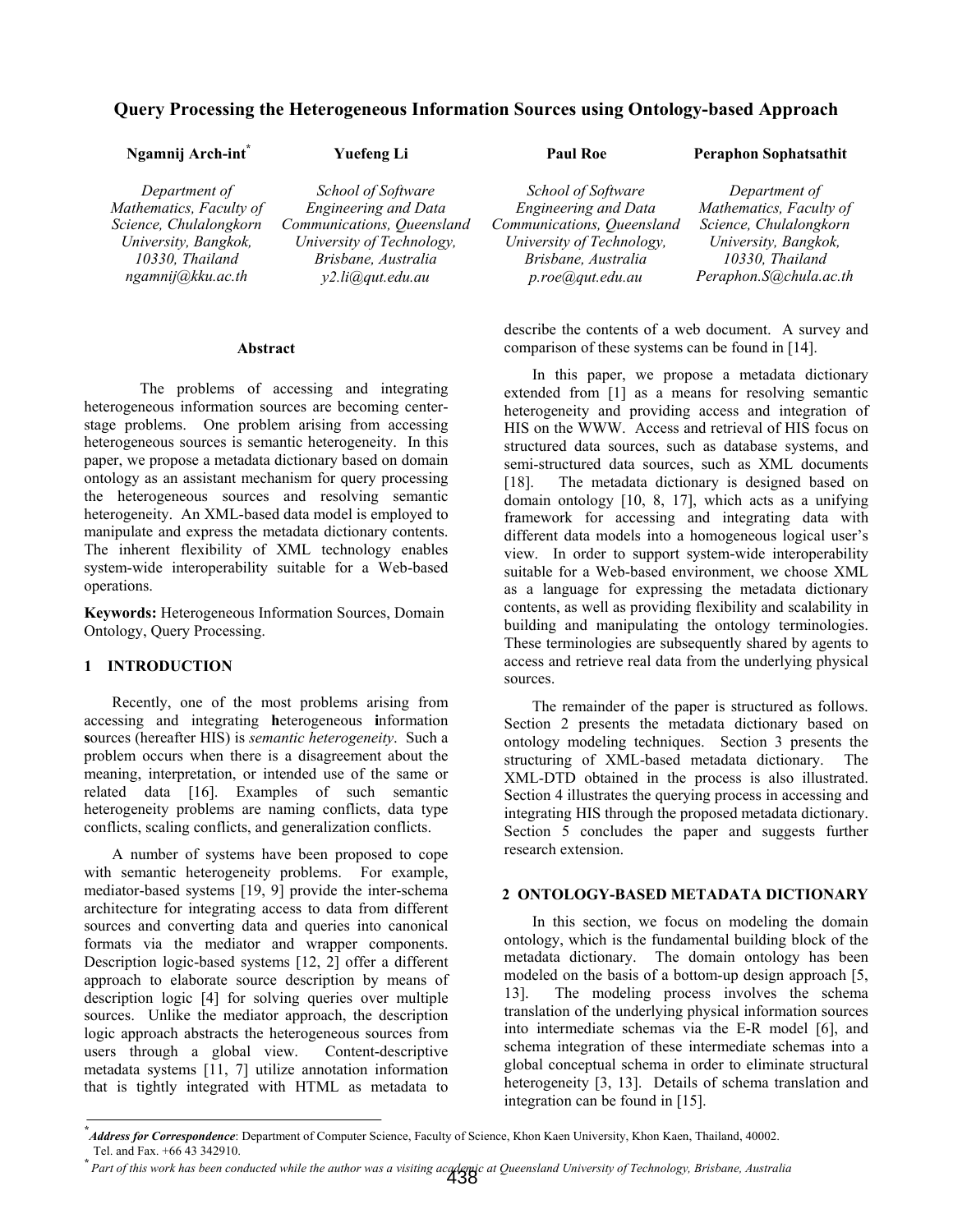Our approach focuses on extracting the ontology from the underlying global conceptual schema to obtain an explicit user-viewed representation. The ontology extraction is illustrated through the real university system and extracted into two levels of abstraction, namely, the conceptual level of abstraction and the physical level of abstraction, as follows.

#### **2.1 The Conceptual Level Representation**

The global conceptual schema is restructured into virtual schema, as illustrated in Figure 1, encompassing virtual concepts (or entities), virtual properties (or attributes), relationships, and construction rules. The virtual schema is an initial ontology represented by the Extended Entity-Relationship (EER) model. The virtual property st id is an object identifier or key, st\_name, and st salary are ordinary properties whose values are atomic values, and dept\_id is an object identifier reference or foreign key. To solve data type and scaling conflicts, the object identifier and ordinary properties can further designate additional domain properties represented by circles to specify a predefined type and scaling domains. For example, the domain properties of st salary are of the predefined type "Float" and scaling domain "US\$". As such, the same logical data items with different physical data types or unit types, such as "Double" and "AU\$" from HIS, can be displayed in a uniform format. To solve generalization conflicts, an IS-A relationship is used as an arrow to connect a specific concept (e.g., Instructor) to a general concept (e.g., Staff).



**Figure 1.** The ontology at the conceptual level of abstraction.

Note that the relationship course teach is treated as a concept in the ontology.

#### **2.2 The Physical Level Representation**

This level is designed to solve naming conflicts by designing each virtual property to hold its physical instances (represented by ellipses) that store the synonymous physical property names of the physical concepts in a global conceptual schema. Figure 2 illustrates a partial ontology structure in this level. Each physical instance defines its own properties, denoted by circles that encompass other physical information corresponding to the physical instances, such as physical data type, unit type, concept, and source. For example, Staff id of Staff Member and Inst id of Instructor Member are synonymous terms and are designed as the physical instances of the virtual property st id. The values of physical information properties named PDataType, PUnitType, PCname, and PSname of Staff\_id are "Integer", "NULL", "Staff\_Member", and "Source1", respectively. The ontology in this level also holds physical source configurations, furnishing necessary information to grant permission and knowledge for agents in accessing individual physical source.



**Figure 2.** The ontology at the physical level of abstraction.

#### **3 THE XML-BASED METADATA DICTIONARY**

Since XML has strengths in well-formed, validity, and schema, we use XML to represent the metadata dictionary contents. The structural design of XML-DTD was set up from the domain ontology components to maintain their conceptual and physical correspondence and consistency as depicted in Figure 3.

| xml version="1.0" standalone="ves"?                                                                              |                                                                                                    |                                                      |                                  |               |            |  |  |
|------------------------------------------------------------------------------------------------------------------|----------------------------------------------------------------------------------------------------|------------------------------------------------------|----------------------------------|---------------|------------|--|--|
| /th <th colspan="7">MetadataDictionary [</th>                                                                    | MetadataDictionary [                                                                               |                                                      |                                  |               |            |  |  |
|                                                                                                                  | ELEMENT MetadataDictionary (VConcepts, PhysicalSourceConfs)                                        |                                                      |                                  |               |            |  |  |
|                                                                                                                  | ATTLIST MetadataDictionary MetadataName ID #REQUIRED                                               |                                                      |                                  |               |            |  |  |
|                                                                                                                  | ELEMENT Vconcepts (VConcept)+                                                                      |                                                      |                                  |               |            |  |  |
|                                                                                                                  | ELEMENT Vconcept (VRelationships?, VProperties)                                                    |                                                      |                                  |               |            |  |  |
| ATTLIST</th <th colspan="6">Vconcept Vcname ID #REOUIRED&gt;</th>                                                | Vconcept Vcname ID #REOUIRED>                                                                      |                                                      |                                  |               |            |  |  |
|                                                                                                                  | (VRelationship)+><br>ELEMENT VRelationships</th                                                    |                                                      |                                  |               |            |  |  |
|                                                                                                                  | ELEMENT VRelationship<br $(AssociConcept) \rightarrow$                                             |                                                      |                                  |               |            |  |  |
| ATTLIST</th <th>VRelationship</th> <th colspan="4">VRelname<br/>(IS-A IS-PART-OF Associative) #REQUIRED&gt;</th> | VRelationship                                                                                      | VRelname<br>(IS-A IS-PART-OF Associative) #REQUIRED> |                                  |               |            |  |  |
|                                                                                                                  | ELEMENT AssocConcept</th <th>(HPCDATA)</th> <th></th> <th></th> <th></th>                          | (HPCDATA)                                            |                                  |               |            |  |  |
| ATTLIST</th <th>AssocConcept</th> <th>VConcept</th> <th><b>IDREF</b></th> <th>#IMPLIED&gt;</th> <th></th>        | AssocConcept                                                                                       | VConcept                                             | <b>IDREF</b>                     | #IMPLIED>     |            |  |  |
| ELEMENT VProperties</th <th colspan="5">(VPoid VPord VPref)+&gt;</th>                                            | (VPoid VPord VPref)+>                                                                              |                                                      |                                  |               |            |  |  |
| ELEMENT VPoid</th <th></th> <th colspan="4">(VDataType, VUnitType, PProperties)&gt;</th>                         |                                                                                                    | (VDataType, VUnitType, PProperties)>                 |                                  |               |            |  |  |
| ATTLIST</th <th>VPoid</th> <th><b>VPname</b></th> <th>ID</th> <th>#REQUIRED&gt;</th> <th></th>                   | VPoid                                                                                              | <b>VPname</b>                                        | ID                               | #REQUIRED>    |            |  |  |
| ELEMENT_VPord</th <th colspan="5">(VDataType, VUnitType, PProperties)&gt;</th>                                   | (VDataType, VUnitType, PProperties)>                                                               |                                                      |                                  |               |            |  |  |
| ATTLIST</th <th><b>VPord</b></th> <th>VPname</th> <th><b>CDATA</b></th> <th>#IMPLIED&gt;</th> <th></th>          | <b>VPord</b>                                                                                       | VPname                                               | <b>CDATA</b>                     | #IMPLIED>     |            |  |  |
| ELEMENT VPref</th <th></th> <th>(HPCDATA)</th> <th></th> <th></th> <th></th>                                     |                                                                                                    | (HPCDATA)                                            |                                  |               |            |  |  |
| ATTLIST</th <th><b>VPref</b></th> <th>VPoid</th> <th><b>IDREF</b></th> <th>#IMPLIED&gt;</th> <th></th>           | <b>VPref</b>                                                                                       | VPoid                                                | <b>IDREF</b>                     | #IMPLIED>     |            |  |  |
| ELEMENT VDataType</th <th></th> <th>(HPCDATA)</th> <th></th> <th></th> <th></th>                                 |                                                                                                    | (HPCDATA)                                            |                                  |               |            |  |  |
| ELEMENT VUnitType</th <th></th> <th>(HPCDATA)</th> <th></th> <th></th> <th></th>                                 |                                                                                                    | (HPCDATA)                                            |                                  |               |            |  |  |
| ELEMENT PProperties</th <th></th> <th><math>(PProperty+)</math></th> <th></th> <th></th> <th></th>               |                                                                                                    | $(PProperty+)$                                       |                                  |               |            |  |  |
| ELEMENT PProperty</th <th></th> <th colspan="3">(PDataType, PUnitType)&gt;</th>                                  |                                                                                                    | (PDataType, PUnitType)>                              |                                  |               |            |  |  |
| ATTLIST</th <th>PProperty</th> <th>PPname</th> <th><b>CDATA</b></th> <th>#REQUIRED</th> <th></th>                | PProperty                                                                                          | PPname                                               | <b>CDATA</b>                     | #REQUIRED     |            |  |  |
|                                                                                                                  |                                                                                                    |                                                      | <b>PCname</b>                    | <b>IDREFS</b> | #REQUIRED  |  |  |
|                                                                                                                  |                                                                                                    |                                                      | <b>PSname</b>                    | <b>IDREF</b>  | #REQUIRED> |  |  |
| ELEMENT PDataType</th <th></th> <th>(HPCDATA)</th> <th></th> <th></th> <th></th>                                 |                                                                                                    | (HPCDATA)                                            |                                  |               |            |  |  |
| ELEMENT PUnitType</th <th></th> <th>(#PCDATA)&gt;</th> <th></th> <th></th> <th></th>                             |                                                                                                    | (#PCDATA)>                                           |                                  |               |            |  |  |
|                                                                                                                  | ELEMENT PhysicalSourceConfs</th <th></th> <th><math>(PSource)</math>+&gt;</th> <th></th> <th></th> |                                                      | $(PSource)$ +>                   |               |            |  |  |
| ELEMENT PSource</th <th></th> <th><math>(PConcept)</math><sup>+&gt;</sup></th> <th></th> <th></th> <th></th>     |                                                                                                    | $(PConcept)$ <sup>+&gt;</sup>                        |                                  |               |            |  |  |
| ATTLIST</th <th><b>PSource</b></th> <th>PSname</th> <th></th> <th>ID</th> <th>#REQUIRED&gt;</th>                 | <b>PSource</b>                                                                                     | PSname                                               |                                  | ID            | #REQUIRED> |  |  |
| ELEMENT PConcept</th <th></th> <th></th> <th>(PDataModel, Permission, Owner)&gt;</th> <th></th> <th></th>        |                                                                                                    |                                                      | (PDataModel, Permission, Owner)> |               |            |  |  |
| ATTLIST</th <th>PConcept</th> <th>PCname</th> <th></th> <th>ID</th> <th>#REQUIRED&gt;</th>                       | PConcept                                                                                           | PCname                                               |                                  | ID            | #REQUIRED> |  |  |
| ELEMENT PDataModel</th <th></th> <th>(HPCDATA)</th> <th></th> <th></th> <th></th>                                |                                                                                                    | (HPCDATA)                                            |                                  |               |            |  |  |
| ELEMENT Permission</th <th></th> <th>(HPCDATA)</th> <th></th> <th></th> <th></th>                                |                                                                                                    | (HPCDATA)                                            |                                  |               |            |  |  |
| ELEMENT Owner</th <th></th> <th>(HPCDATA)</th> <th></th> <th></th> <th></th>                                     |                                                                                                    | (HPCDATA)                                            |                                  |               |            |  |  |
| ∥>                                                                                                               |                                                                                                    |                                                      |                                  |               |            |  |  |

**Figure 3.** The XML-DTD metadata dictionary structure.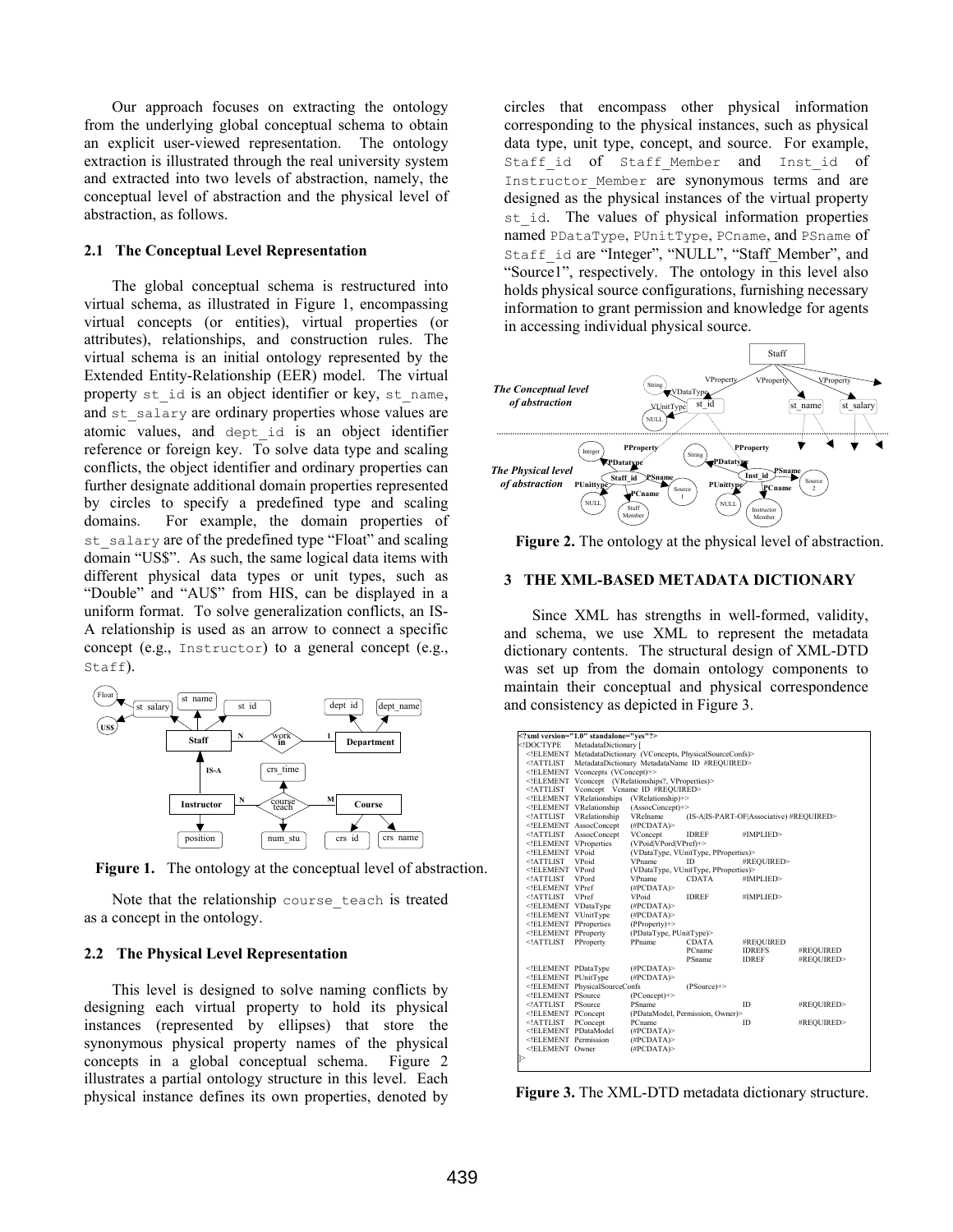# **4 QUERYING PROCESSING FOR HETEROGENEOUS INFORMATION SOURCES**

In the following, we discuss the querying process for HIS with the help of information from the metadata dictionary.

### **4.1 The Process of Accessing Heterogeneous Information Sources**

The querying process to access HIS starts at the presentation layer of the reference architecture in [1]. Users can pose a query through a unified-query form encircling the virtual schema provided by the user interface agent. The processes in accessing HIS consist of two steps: global transaction creation and global transaction decomposition.

### **4.1.1 Global Transaction Creation**

Upon submission of a user query, the request will be sent to the User Interface Agent to form a global transaction which is a visual user requirement represented in standard SQL format, as well as to validate the syntax by means of the metadata dictionary. The global transaction consists of virtual concepts and properties of the virtual schema. The global transaction is then sent to the managing agent, where global transaction decomposition is initiated.

#### **4.1.2 Global Transaction Decomposition**

This process transforms a global transaction into subtransactions by substituting each virtual concept and property in the global transaction with the corresponding physical concept and property of the local physical sources obtained from the metadata dictionary. The decomposition processes can be accomplished in two steps as follows.

(1) *Mapping.* The virtual concepts and properties in the SELECT clause are mapped into the associated physical properties, concepts, and sources. This process is carried out through a mapping algorithm, as illustrated in Figure 4; and

(2) *Sub-transactions creation.* Each sub-transaction is created from the following processes:

*2.1 Grouping process:* The virtual concepts/properties and the corresponding physical concepts/ properties with the same physical source are grouped together.

*2.2 Substitution process:* The virtual concepts/properties in each group are substituted by the corresponding physical concepts/properties to form a sub-transaction. The physical properties are considered the requested information in the SELECT clause, and the physical concepts the target accessed information sources in the FROM clause.



# **Figure 4.** The algorithm for searching physical information in the metadata dictionary.

*2.3 Constraint generating process:* The virtual concepts/ properties in the WHERE clause of the global transaction are mapped onto the associated physical properties, concepts, and sources. For each group with the same physical source, the qualifying predicates of the global transaction are replaced with the physical properties and concepts to form the same constraints in a sub-transaction. The join predicates of a sub-transaction are generated from matching the same pairs of physical properties and their corresponding physical concepts. These entire constraints are combined to construct the complete constraints of a sub-transaction as illustrated in Figure 5.



**(b)** Sub-transaction1 generated by the managing **(c)** Sub-transaction 2 generated by the managing agent is sent to the physical source Source1 agent is sent to the physical source Source2

**Figure 5.** Decomposition of the global transaction into subtransactions associated with physical information sources.

Each sub-transaction, together with the physical source configurations that are necessary for accessing HIS, is then packed and sent along with each search agent to the resource agent at the destination source.

### **4.2 The Process of Integrating Heterogeneous Information Sources**

In this process, the results obtained from the execution of each sub-transaction are transformed into a canonical data model represented in an XML-based format via the interface wrappers as illustrated in Figure 6